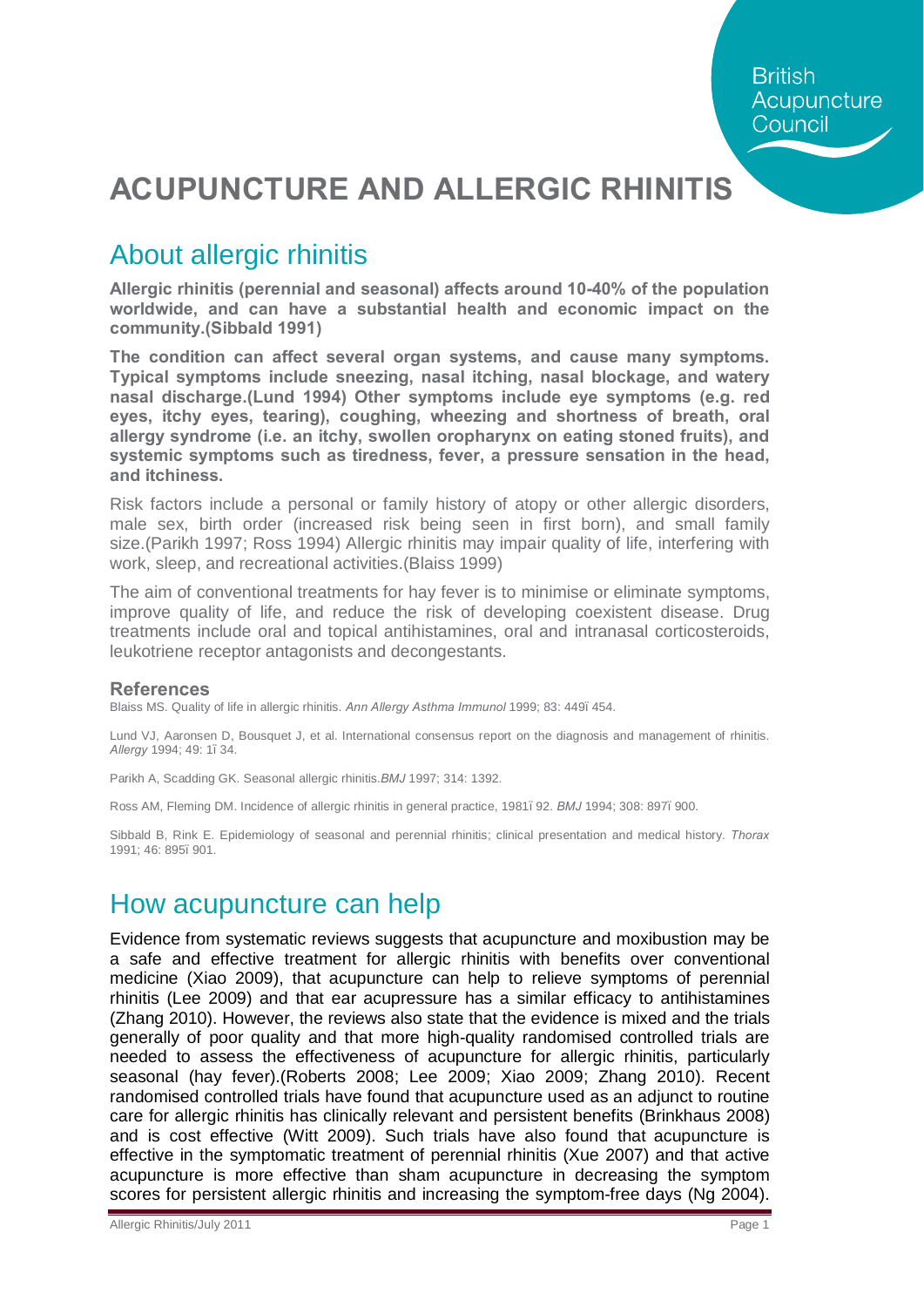#### (see Table below)

In general, acupuncture is believed to stimulate the nervous system and cause the release of neurochemical messenger molecules. The resulting biochemical changes influence the body's homeostatic mechanisms, thus promoting physical and emotional well-being. Stimulation of certain acupuncture points has been shown to affect areas of the brain that are known to reduce sensitivity to pain and stress (Hui 2010)

Acupuncture may help to relieve pain and congestion in people with allergic rhinitis by:

regulating levels of IgE and cytokines, mediators of the allergic reaction to extrinsic allergens (Ng 2004; Rao 2006; Roberts 2008)

- · stimulating nerves located in muscles and other tissues, which leads to release of endorphins and other neurohumoral factors, and changes the processing of pain in the brain and spinal cord (Pomeranz, 1987; Han 2004; Zhao 2008; Cheng 2009);
- · reducing inflammation, by promoting release of vascular and immunomodulatory factors (Zijlstra 2003; Kavoussi 2007);
- · enhancing natural killer cell activities and modulating the number and ratio of immune cell types (Kawakita 2008);
- · increasing local microcirculation (Komori 2009), which aids dispersal of swelling.

### About traditional acupuncture

Acupuncture is a tried and tested system of traditional medicine, which has been used in China and other eastern cultures for thousands of years to restore, promote and maintain good health. Its benefits are now widely acknowledged all over the world and in the past decade traditional acupuncture has begun to feature more prominently in mainstream healthcare in the UK. In conjunction with needling, the practitioner may use techniques such as moxibustion, cupping, massage or electro-acupuncture. They may also suggest dietary or lifestyle changes.

Traditional acupuncture takes a holistic approach to health and regards illness as a sign that the body is out of balance. The exact pattern and degree of imbalance is unique to each individual. The traditional acupuncturist is skill lies in identifying the precise nature of the underlying disharmony and selecting the most effective treatment. The choice of acupuncture points will be specific to each patient oppreds. Traditional acupuncture can also be used as a preventive measure to strengthen the constitution and promote general well-being.

An increasing weight of evidence from Western scientific research (see overleaf) is demonstrating the effectiveness of acupuncture for treating a wide variety of conditions. From a biomedical viewpoint, acupuncture is believed to stimulate the nervous system, influencing the production of the body oper numerication substances - hormones and neurotransmitters. The resulting biochemical changes activate the body's selfregulating homeostatic systems, stimulating its natural healing abilities and promoting physical and emotional well-being.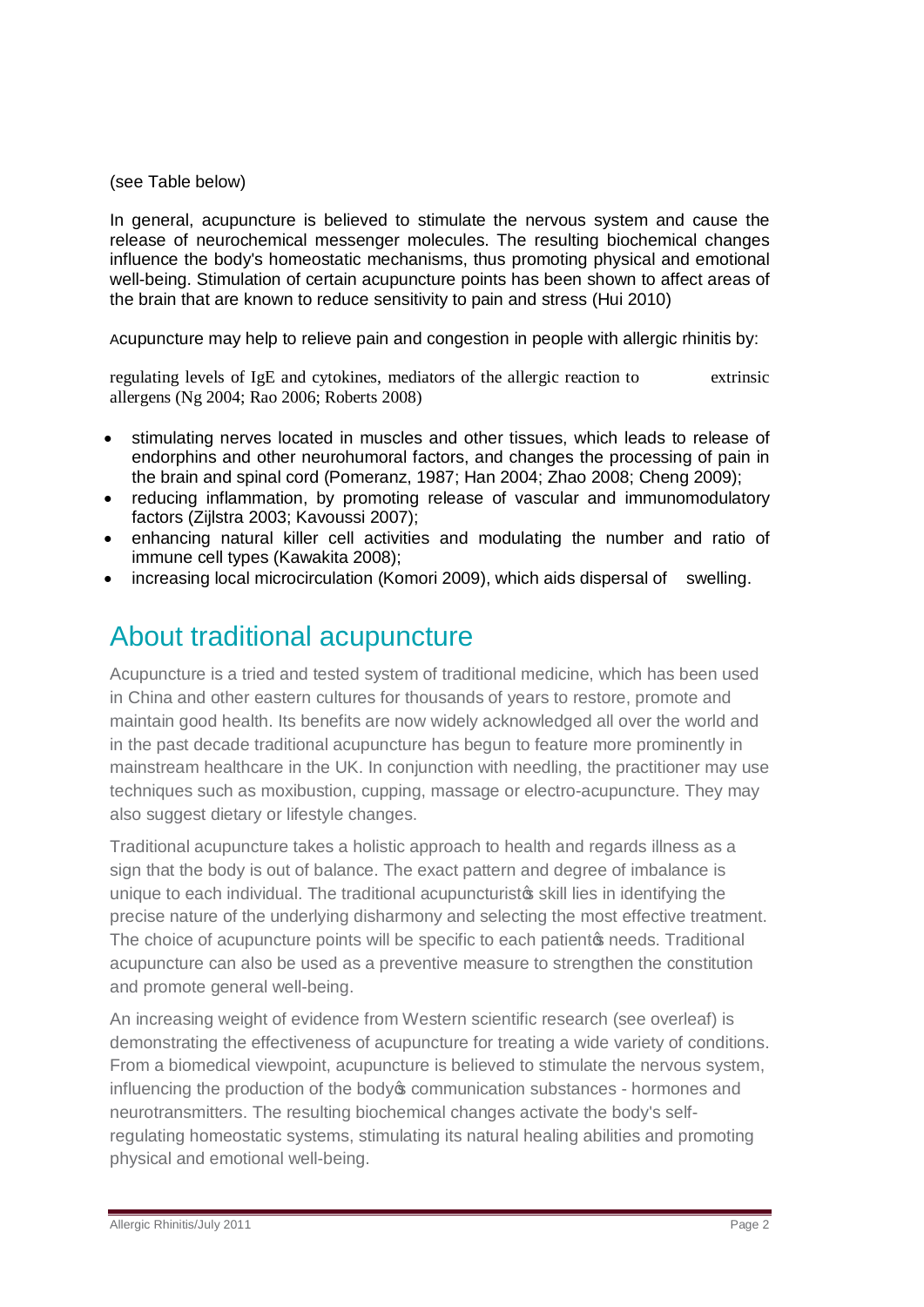## About the British Acupuncture Council

With over 3000 members, the British Acupuncture Council (BAcC) is the UK® largest professional body for traditional acupuncturists. Membership of the BAcC guarantees excellence in training, safe practice and professional conduct. To find a qualified traditional acupuncturist, contact the BAcC on 020 8735 0400 or visit [www.acupuncture.org.uk](http://www.acupuncture.org.uk/)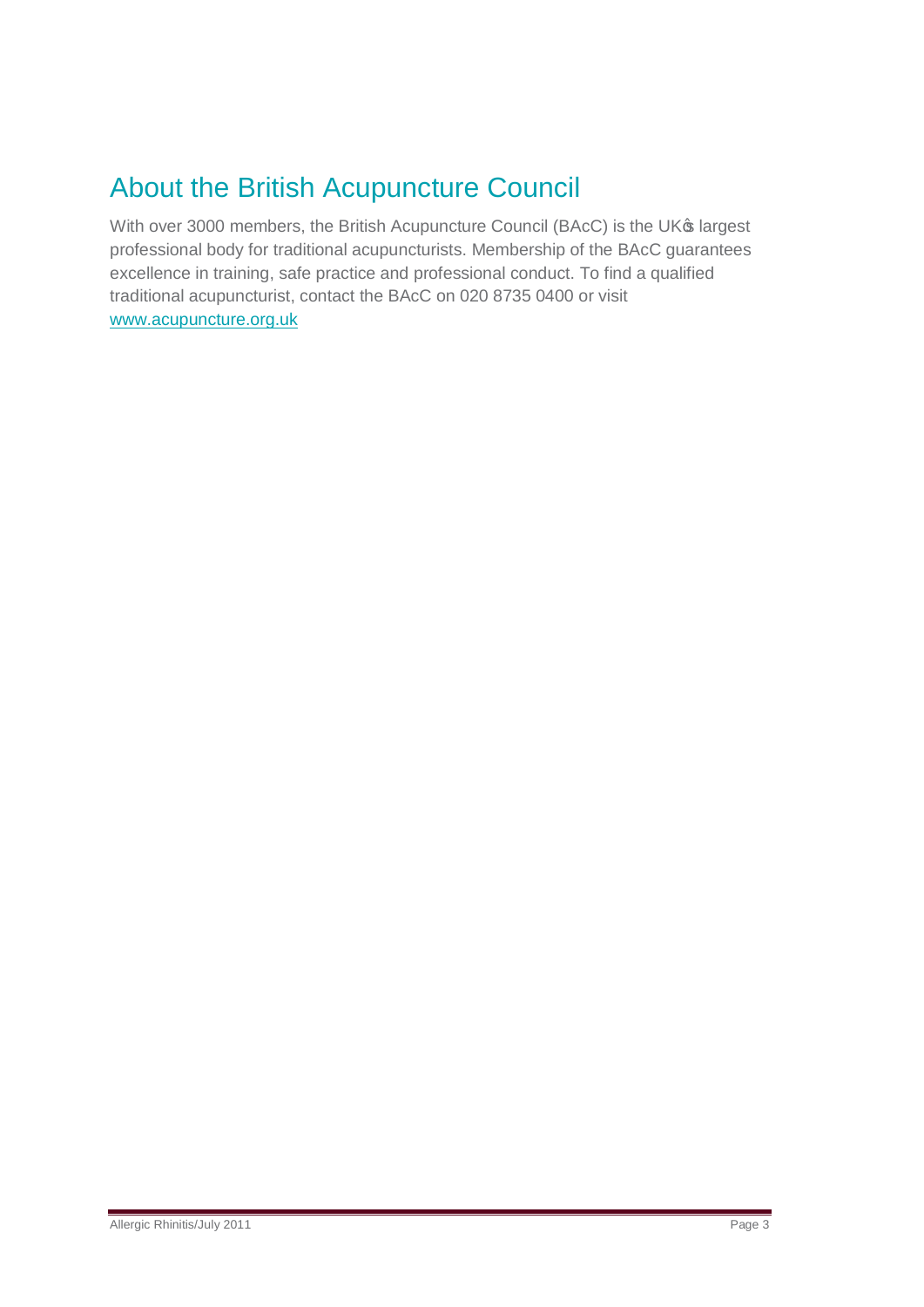# **ACUPUNCTURE AND ALLERGIC RHINITIS**

## The evidence

| <b>Research</b>                                                                                                                                                                                                | <b>Conclusion</b>                                                                                                                                                                                                                                                                                                                                                                                                                                                                                                                                                                                                                                                                                                                                                                                                                                                                                                                                                                                                                                                           |  |
|----------------------------------------------------------------------------------------------------------------------------------------------------------------------------------------------------------------|-----------------------------------------------------------------------------------------------------------------------------------------------------------------------------------------------------------------------------------------------------------------------------------------------------------------------------------------------------------------------------------------------------------------------------------------------------------------------------------------------------------------------------------------------------------------------------------------------------------------------------------------------------------------------------------------------------------------------------------------------------------------------------------------------------------------------------------------------------------------------------------------------------------------------------------------------------------------------------------------------------------------------------------------------------------------------------|--|
| <b>Systematic reviews</b>                                                                                                                                                                                      |                                                                                                                                                                                                                                                                                                                                                                                                                                                                                                                                                                                                                                                                                                                                                                                                                                                                                                                                                                                                                                                                             |  |
| Zhang CS et al. Ear-acupressure<br>for allergic rhinitis: a systematic<br>review. Clinical Otolaryngology.<br>2010; 35: 6-12.                                                                                  | A systematic review that assessed the effectiveness and safety<br>of ear-acupuncture or ear-acupressure for the treatment of<br>allergic rhinitis. It included five randomised controlled trials No<br>details about randomisation were given, and none of the studies<br>used blinding or intention-to-treat analysis. Ear-acupressure was<br>found to be more effective than herbal medicine, and of similar<br>effectiveness to body acupuncture or antihistamines in the short<br>term. Also, it was more effective than antihistamines in the long<br>term. The reviewers concluded, however, that the benefit of ear-<br>acupressure for symptomatic relief of allergic rhinitis is unknown<br>due to the poor quality of research.                                                                                                                                                                                                                                                                                                                                   |  |
| Lee MS et al. Acupuncture for<br>allergic rhinitis: A systematic<br>review. Annals of Allergy,<br>Asthma and Immunology 2009;<br>102: 269-79.                                                                  | A systematic review that evaluated the effectiveness of<br>acupuncture for treating or preventing allergic rhinitis. A total of<br>7 randomised controlled trials were included. Three trials failed<br>to show superiority of acupuncture for treating or preventing<br>symptoms for seasonal allergic rhinitis compared with placebo<br>acupuncture. One trial reported favourable effects with<br>acupuncture on a rhinitis symptoms score, and one trial found<br>positive results for a nasal symptoms score compared with<br>placebo acupuncture (p=0.006). Two trials compared<br>acupuncture with drugs given orally, and their results were in<br>favour of acupuncture. The reviewers concluded that the<br>evidence for the effectiveness of acupuncture for the<br>symptomatic treatment or prevention of allergic rhinitis is mixed.<br>The results for seasonal allergic rhinitis failed to show specific<br>effects of acupuncture but, for perennial allergic rhinitis, the<br>results provided suggestive evidence of the effectiveness of<br>acupuncture. |  |
| Xiao L et al. Systematic<br>evaluation of the randomized<br>controlled trials about<br>acupuncture and moxibustion<br>treatment of allergic rhinitis.<br>Chinese acupuncture &<br>moxibustion 2009; 29: 512-6. | A systematic review that evaluated the clinical effect and safety<br>of acupuncture and moxibustion treatment for allergic rhinitis<br>Data from twelve randomised controlled trials involving a total of<br>1,076 patients were pooled. There were significant differences<br>in both cure rate (p<0.00001) and marked improvement rate<br>(p<0.00001) between acupuncture and moxibustion treatment<br>and the routine medicine treatment for allergic rhinitis. The<br>reviewers concluded that acupuncture and moxibustion is an<br>effective and safe treatment for allergic rhinitis, and may have<br>certain advantage over the routine medicine treatment.<br>However, no definitive conclusion can be drawn because of the<br>low quality of research.                                                                                                                                                                                                                                                                                                             |  |
| Roberts J et al. A systematic<br>review of the clinical<br>effectiveness of acupuncture for<br>allergic rhinitis. BMC<br>complementary and alternative<br>medicine 2008; 8: 13.                                | A systematic review that assessed the evidence for the clinical<br>effectiveness of acupuncture in patients with allergic rhinitis. It<br>included seven randomised controlled trials, five of which were<br>of poor quality and two of which were of high quality. A meta-<br>analysis failed to show any summary benefits of acupuncture<br>treatment for symptom severity scores or serum IgE measures,<br>which could not have been accounted for by chance alone.                                                                                                                                                                                                                                                                                                                                                                                                                                                                                                                                                                                                      |  |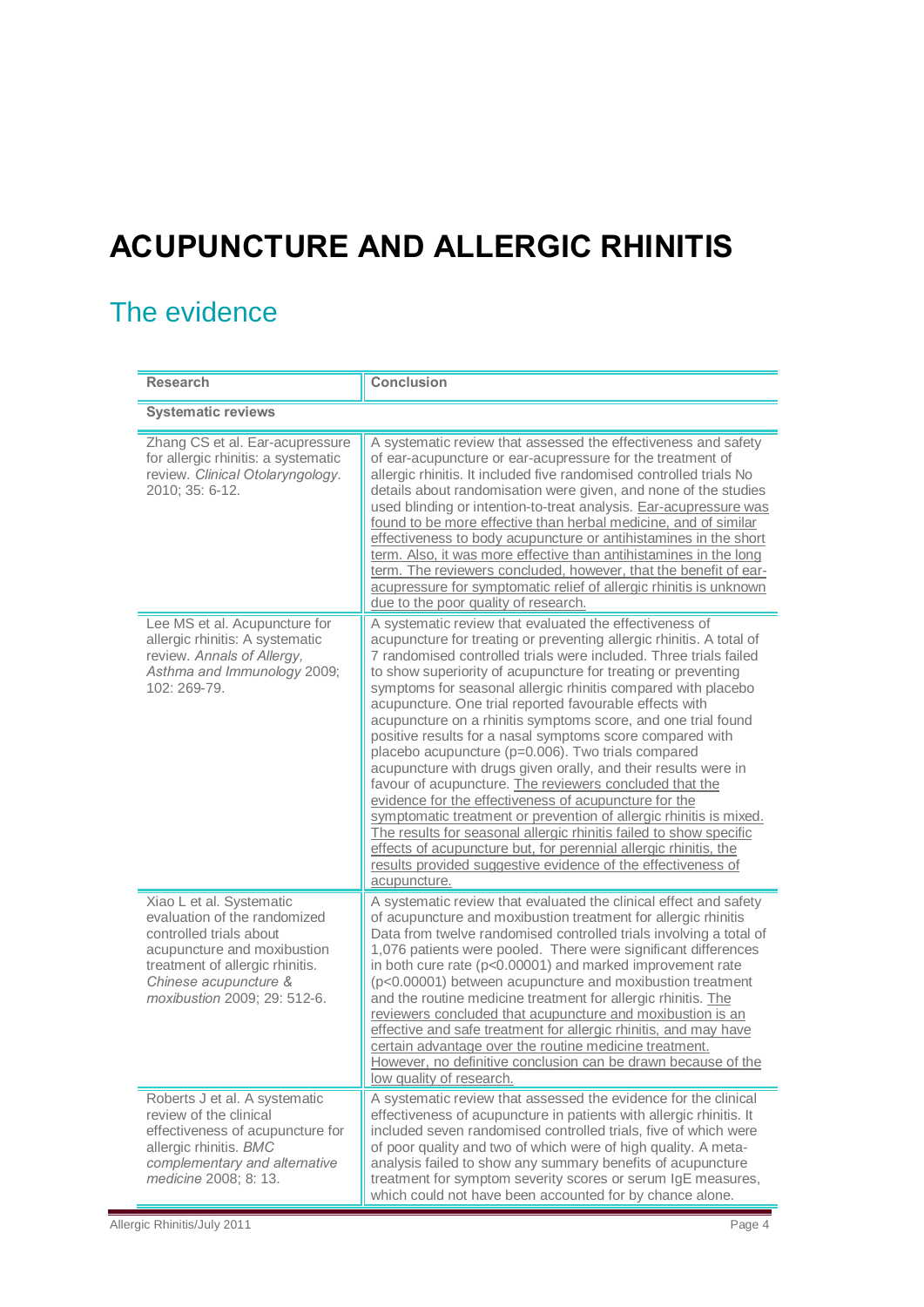|                                                                                                                                                                                                           | Acupuncture was not associated with any additional adverse<br>events in the trials. The reviewers concluded that there is<br>currently insufficient evidence to support or refute the use of<br>acupuncture in patients with allergic rhinitis.                                                                                                                                                                                                                                                                                                                                                                                                                                                                                                                                                                                                                                                                                                                                                                                                                                                                                                                            |  |
|-----------------------------------------------------------------------------------------------------------------------------------------------------------------------------------------------------------|----------------------------------------------------------------------------------------------------------------------------------------------------------------------------------------------------------------------------------------------------------------------------------------------------------------------------------------------------------------------------------------------------------------------------------------------------------------------------------------------------------------------------------------------------------------------------------------------------------------------------------------------------------------------------------------------------------------------------------------------------------------------------------------------------------------------------------------------------------------------------------------------------------------------------------------------------------------------------------------------------------------------------------------------------------------------------------------------------------------------------------------------------------------------------|--|
| <b>Randomised controlled trials</b>                                                                                                                                                                       |                                                                                                                                                                                                                                                                                                                                                                                                                                                                                                                                                                                                                                                                                                                                                                                                                                                                                                                                                                                                                                                                                                                                                                            |  |
| Brinkhaus B et al. Acupuncture in<br>patients with allergic rhinitis: A<br>pragmatic randomized trial.<br>Annals of Allergy, Asthma and<br>Immunology 2008; 101: 535-43.                                  | A randomised controlled trial that assessed the effectiveness of<br>acupuncture in addition to routine care in patients with allergic<br>rhinitis compared with treatment with routine care alone.<br>Patients were allocated to receive up to 15 acupuncture<br>sessions during a period of 3 months or to a control group<br>receiving no acupuncture. All were allowed to usual medical<br>care. The Rhinitis Quality of Life Questionnaire (RQLQ) and<br>general health-related quality of life (36-Item Short-Form Health<br>Survey) were evaluated at baseline and after 3 and 6 months.<br>Of 5,237 patients, 487 were randomly assigned to acupuncture<br>and 494 to control, and 4,256 were included in the<br>nonrandomized acupuncture group. At 3 months, the RQLQ<br>improved by a mean) of 1.48 in the acupuncture group and by<br>0.50 in the control group (p<0.001). Similarly, quality-of-life<br>improvements were more pronounced in the acupuncture<br>verses the control group (p<0.001). The researchers concluded                                                                                                                                  |  |
| Witt CM et al. Cost-effectiveness<br>of acupuncture in women and<br>men with allergic rhinitis: A<br>randomized controlled study in<br>usual care. American Journal of<br>Epidemiology 2009; 169: 562-71. | that results suggest that treating patients with allergic rhinitis in<br>routine care with additional acupuncture leads to clinically<br>relevant and persistent benefits.<br>Overall costs (direct and indirect) in the acupuncture group were<br>significantly higher than those in the control group (Euro 763 vs.<br>Euro 332) but this was more than balanced by the improvement<br>in quality of life. The incremental cost-effectiveness ratio was<br>17,377 per quality-adjusted life year. The researchers concluded<br>that acupuncture, supplementary to routine care, was cost-<br>effective according to international benchmarks,. However,<br>because of the study design, it remains unclear whether the<br>effects are acupuncture specific.                                                                                                                                                                                                                                                                                                                                                                                                              |  |
| Xue CC et al. Acupuncture for<br>persistent allergic rhinitis: a<br>randomised, sham-controlled<br>trial. The Medical journal of<br>Australia 2007; 187: 337-41.                                          | A randomised controlled trial that investigated the effectiveness<br>and safety of acupuncture in persistent allergic rhinitis. A total of<br>80 patients were assigned to receive real or sham acupuncture.<br>Participants were treated twice weekly for 8 weeks and followed<br>up for another 12 weeks. Nasal obstruction, sneezing,<br>rhinorrhoea and nasal itch were each self-assessed daily on a<br>5-point scale, and scores were aggregated weekly. The sum of<br>the symptom scores (total nasal symptom score, TNSS) was<br>also determined. After 8 weeks' treatment, the weekly mean<br>difference in TNSS from baseline was greater with real<br>acupuncture (p=0.01). It was also superior for rhinorrhoea<br>(p<0.01) but not the other symptoms. At the end of follow-up,<br>the superiority of real acupuncture in TNSS was still apparent<br>(p=0.001). Moreover. it out-performed the sham group in all four<br>individual symptom scores (p<0.05). Both real and sham<br>acupuncture were well tolerated. The researchers concluded<br>that the results showed that acupuncture is effective in the<br>symptomatic treatment of perennial rhinitis. |  |
| Rao YQ, Han NY.[Therapeutic<br>effect of acupuncture on allergic<br>rhinitis and its effects on<br>immunologic function]. Zhongguo<br>Zhen Jiu. 2006;26(8):557-60.                                        | 150 patients were randomly assigned to receive either<br>acupuncture (daily), auricular point pressing (twice per week) or<br>Western medication. Short- and long-term therapeutic effects<br>were better in the two acupuncture groups than in the<br>medication control. Serum IgE and IL-4 levels decreased in all<br>three groups but IFN-gamma did not significantly change. They<br>concluded that the therapeutic effect of acupuncture involves<br>regulating the imbalance of Th1/Th2 cells and reducing IgE<br>synthesis.                                                                                                                                                                                                                                                                                                                                                                                                                                                                                                                                                                                                                                        |  |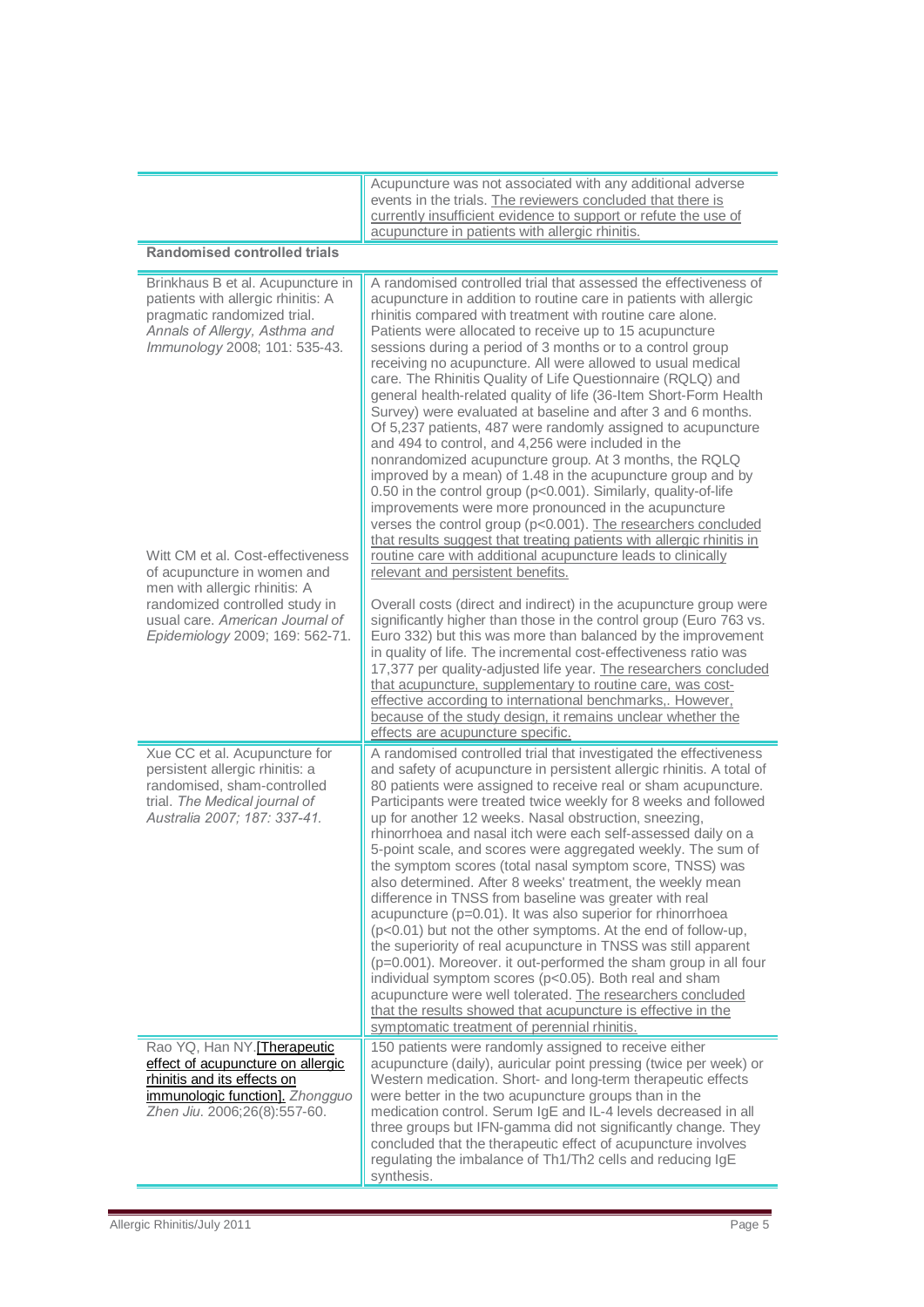| Ng DK et al. A double-blind,<br>randomized, placebo-controlled<br>trial of acupuncture for the<br>treatment of childhood persistent<br>allergic rhinitis. Pediatrics 2004;<br>114: 1242-7. | A randomised controlled trial that compared active acupuncture<br>with sham acupuncture for the treatment of persistent allergic<br>rhinitis in 72 children. Patients were allocated to active<br>acupuncture or sham acupuncture. There were significantly<br>lower daily rhinitis scores and more symptom-free days for the<br>group receiving active acupuncture, during both the treatment<br>and follow-up periods. The visual analogue scale scores for<br>immediate improvement after treatment were also significantly<br>better for the active acupuncture group. There was no significant<br>difference in the following outcome measures between the<br>active and sham acupuncture groups: daily relief medication<br>scores, blood eosinophil counts, serum IgE levels, and nasal<br>eosinophil counts, except for the IgE levels before and 2 months<br>after acupuncture The researchers concluded that the results<br>showed that active acupuncture was more effective than sham<br>acupuncture in decreasing the symptom scores for persistent<br>allergic rhinitis and increasing the symptom-free days. No<br>serious adverse effect was identified. |
|--------------------------------------------------------------------------------------------------------------------------------------------------------------------------------------------|--------------------------------------------------------------------------------------------------------------------------------------------------------------------------------------------------------------------------------------------------------------------------------------------------------------------------------------------------------------------------------------------------------------------------------------------------------------------------------------------------------------------------------------------------------------------------------------------------------------------------------------------------------------------------------------------------------------------------------------------------------------------------------------------------------------------------------------------------------------------------------------------------------------------------------------------------------------------------------------------------------------------------------------------------------------------------------------------------------------------------------------------------------------------------|
| Research on mechanisms for<br>acupuncture                                                                                                                                                  |                                                                                                                                                                                                                                                                                                                                                                                                                                                                                                                                                                                                                                                                                                                                                                                                                                                                                                                                                                                                                                                                                                                                                                          |
| Hui KK et al. Acupuncture, the<br>limbic system, and the<br>anticorrelated networks of the<br>brain. Auton Neurosci 2010; 157:<br>81-90.                                                   | A paper that discusses research showing that acupuncture<br>mobilises the functionally anti-correlated networks of the brain to<br>mediate its actions, and that the effect is dependent on the<br>psychophysical response. The research used functional<br>magnetic resonance imaging studies of healthy subjects to show<br>that acupuncture stimulation evokes deactivation of a limbic-<br>paralimbic-neocortical network, which encompasses the limbic<br>system, as well as activation of somatosensory brain regions. It<br>has also been shown that the effect of acupuncture on the brain<br>is integrated at multiple levels, down to the brainstem and<br>cerebellum.                                                                                                                                                                                                                                                                                                                                                                                                                                                                                         |
| Cheng KJ. Neuroanatomical<br>basis of acupuncture treatment<br>for some common illnesses.<br>Acupunct Med 2009;27: 61-4.                                                                   | A review that looked at acupuncture treatment for some<br>common conditions. It is found that, in many cases, the<br>acupuncture points traditionally used have a neuroanatomical<br>significance from the viewpoint of biomedicine. From this, the<br>reviewers hypothesize that plausible mechanisms of action<br>include intramuscular stimulation for treating muscular pain and<br>nerve stimulation for treating neuropathies.                                                                                                                                                                                                                                                                                                                                                                                                                                                                                                                                                                                                                                                                                                                                     |
| Komori M et al. Microcirculatory<br>responses to acupuncture<br>stimulation and phototherapy.<br>Anesth Analg 2009; 108: 635-<br>40.                                                       | Experimental study on rabbits in which acupuncture stimulation<br>was directly observed to increase diameter and blood flow<br>velocity of peripheral arterioles, enhancing local<br>microcirculation.                                                                                                                                                                                                                                                                                                                                                                                                                                                                                                                                                                                                                                                                                                                                                                                                                                                                                                                                                                   |
| Kawakita K et al. Do Japanese<br>style acupuncture and<br>moxibustion reduce symptoms of<br>the common cold? eCAM 2008;<br>5:481.9.                                                        | A review of research into the effects of Japanese style<br>acupuncture and moxibustion on the symptoms of the common<br>cold. It reports that research has shown acupuncture to reduce<br>common cold symptoms, and that acupuncture stimulation<br>enhances natural killer cell activities and modulates the number<br>and ratio of immune cell types.                                                                                                                                                                                                                                                                                                                                                                                                                                                                                                                                                                                                                                                                                                                                                                                                                  |
| Zhao ZQ. Neural mechanism<br>underlying acupuncture<br>analgesia. Prog Neurobiol 2008;<br>85: 355-75.                                                                                      | Review article that discusses the various peripheral and central<br>nervous system components of acupuncture anaesthesia in<br>detail.                                                                                                                                                                                                                                                                                                                                                                                                                                                                                                                                                                                                                                                                                                                                                                                                                                                                                                                                                                                                                                   |
| Kavoussi B, Ross BE. The<br>neuroimmune basis of anti-<br>inflammatory acupuncture.<br>Integr Cancer Ther 2007; 6:<br>$251 - 7.$                                                           | Review article that suggests the anti-inflammatory actions of<br>traditional and electro-acupuncture are mediated by efferent<br>vagus nerve activation and inflammatory macrophage<br>deactivation.                                                                                                                                                                                                                                                                                                                                                                                                                                                                                                                                                                                                                                                                                                                                                                                                                                                                                                                                                                     |
| Han JS. Acupuncture and<br>endorphins. Neurosci Lett 2004;                                                                                                                                 | A literature review of studies relating to the release of<br>endorphins by acupuncture.                                                                                                                                                                                                                                                                                                                                                                                                                                                                                                                                                                                                                                                                                                                                                                                                                                                                                                                                                                                                                                                                                  |